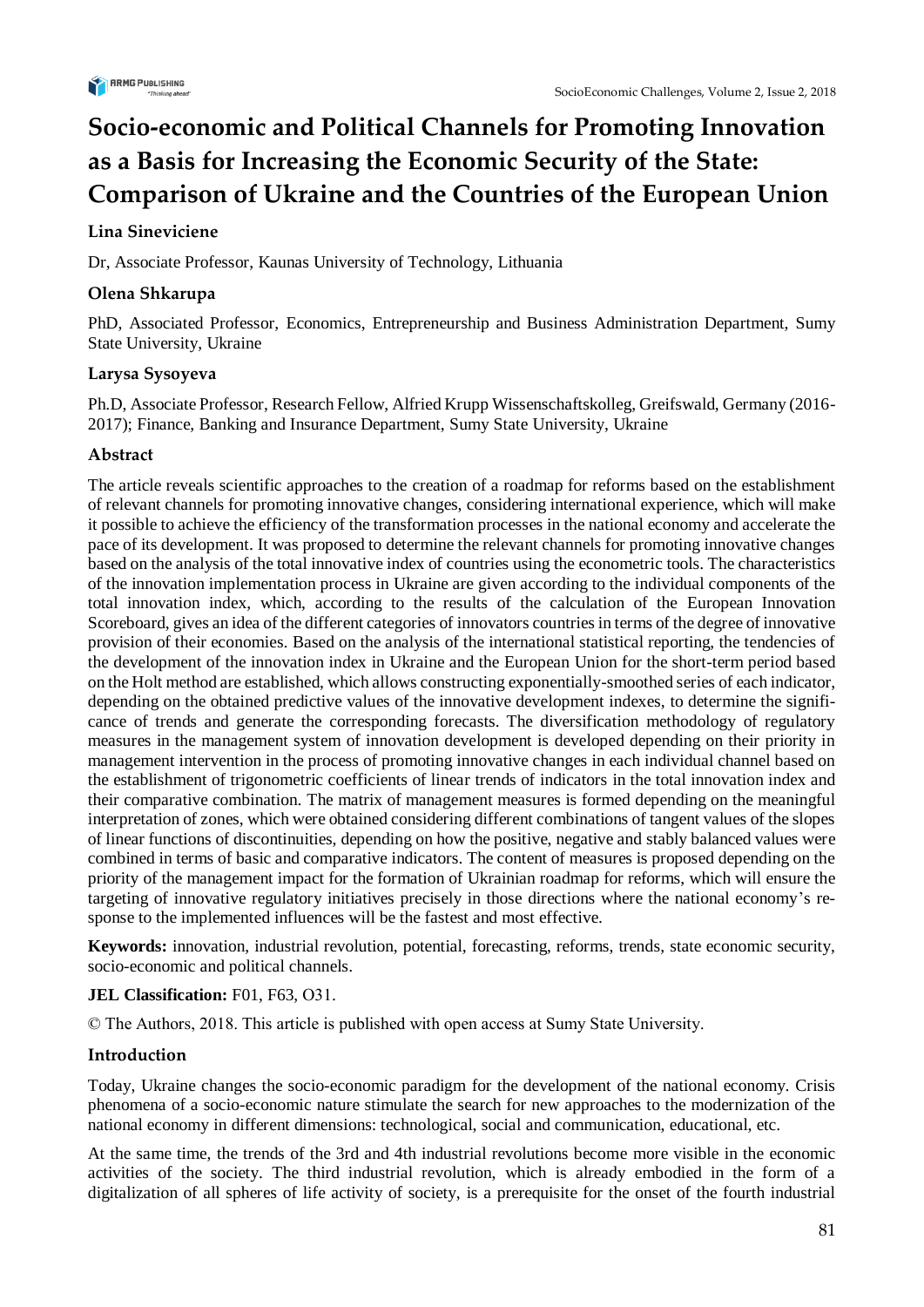revolution and the reaction of civilization to the emergence of new opportunities for economic development within the existing socio-economic formation. Within the framework of the 4th industrial revolution, it is expected that digital technologies will have a revolutionary impact primarily on production and business. In the context of globalization transformations is important in terms of the emergence of both new advantages and risks. It should be noted that the level of risk can be significantly lower if the socio-economic systems of the country will consciously prepare and plan the necessary changes at various levels of management.

Literature analysis shows that Ukraine did not fall into the list of countries that are beneficiaries of the fourth industrial revolution. Although, according to the results of the calculations given in the analytical materials of the World Economic Forum (WEF) (Tidd et al., 2001), most countries of the world are at a low level as for the readiness of cardinal innovation changes. Only 25 developed countries that are located in Europe, North America and East Asia have high chances to implement innovative trends in economic development.

In this context, it becomes clear the importance of state regulation of processes, which are designed to create the proper conditions for the timely implementation of world trends in the national economy in Ukraine considering world experience.

In scientific publications on the management of socio-economic development of society, the general issues of the relevance of industrial revolutions in the context of this study are mainly considered that does not allow to form a systematic view on the issues of carrying out reforms to enhance the state economic security.

## **Literature review**

Formation of approaches to the creation of a scientific base for building a road map for reforms to improve the economic security of the state on the one hand is to justify the potential capabilities of the national economy to introduce innovations, on the other, to find effective ways of introducing innovative changes.

The results of scientific researches on the search for ways to introduce innovative changes (Agamirzyan, I.; Karintseva, О. І.; Melnyk, L. H.; [14]) are important for the national economy modernization, the formation of tools to stimulate innovation development. According to Heits V. M. et al. (2015), the issues of innovative development of the state need to work out a balanced state modernization policy that should be implemented through the transition from the traditional model of functioning the national economy to a technologically updated model in which an innovation promotion environment is created, opportunities for a more complete manifestation of the behavior of stakeholders development are formed, business risks are minimized, problems of innovation activity efficiency are solved.

Most scientists agree that the innovative potential of the country is the strategic basis for its development. Those countries that are striving for a constant intensive increase in the national innovation potential are developed at a faster pace and have an efficient economy, and countries that fail to ensure an increase in innovative capacity become dependent on developed countries (Kasyanenko, V. O., 2013).

Based on the analysis of literary sources, it is established that in the most well-known and widely accepted indicators in world theory and practice measurement and comparative analysis of innovative development of countries are:

- $\triangleright$  The Global Innovation Index (GII), which counts by the analytical center of Lausanne School of Business INSEAD, Switzerland [11]. The index calculation determines the separation of two groups of indicators: the Innovation Input Index, consisting of five subindexes: Institutions; Human potential; ICT and common infrastructure; Market development; Business development; Innovation Output Index, which contains subindexes: Results of scientific research; Creative achievements and prosperity.
- ➢ International Innovation Index BCG (IntII BCG), which is calculated by the experts from the Boston Consulting Group, USA [36]. The index contains three groups of indicators: 1. Resource opportunities: human resources; financial and infrastructural capabilities. 2. Innovative activity of investment firms (IT costs, expenses for innovations) intercompany relations and entrepreneurship (internal innovations of small and medium-sized enterprises, joint state-private innovation and scientific projects) innovative performance (number of patents, number of national brands, balance of trade in technologies). 3. Results: innovators (SMEs that introduce product or process, marketing or organizational innovations, the resource effect of innovation activity – the share of innovation where innovations led to a significant reduction in the cost of salaries, consumption of materials and energy); the economic effect: employment in mediumand high-tech enterprises, employment in science-intensive enterprises, export of medium- and high-tech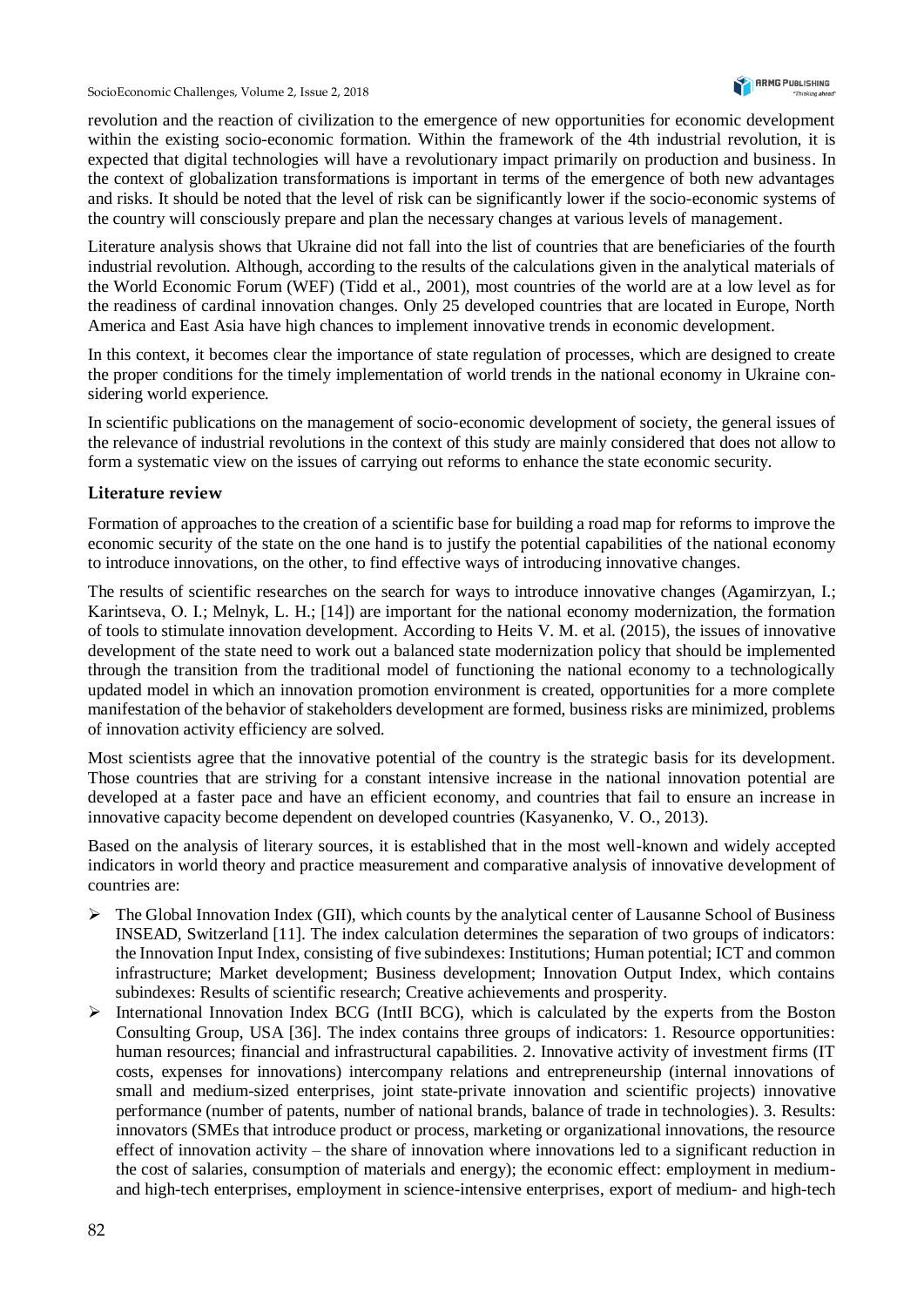

enterprises, exports at high-tech enterprises, sales of goods, new to the market, the sale of goods, new to the enterprise;

- $\triangleright$  Innovation Capacity Index (ICI) of the international research structure EFD Global Consulting Network [13];
- ➢ The innovative index of the European Innovation Scoreboard (Summary Innovation Index, SII), which annually provides a comparative assessment of the results of innovation development of the Member States of the European Union and its associated members on the strengths and weaknesses of their scientific, technical and innovation systems [9].

Studying the issues of the country's innovative potential, most scientists turn to the world-famous innovation index of the European innovation Scoreboard, which generally reflects the level of competitiveness of the economy. In general, there is a significant number of different methods of constructing indicators / indices of innovative development and calculation in accordance with the innovative potential, but, according to Egorov, I. Yu. (2016), only 150 of them are quite actively used in international practice. The active initiators of such an analysis are the World Bank, UNIDO, the World Economic Forum and the like. Monitoring the results of innovation potential assessment through the system of indicators and indices is considered in the leading countries of the world as an important component of an effective policy of socio-economic development.

However, the dynamic conditions of the world economy require the formation of a road map of reforms to improve the state economic security (built for the conditions of each state) and the improvement of innovation strategy based on the current state of key indicators of innovation development. Today it is necessary to have a special toolkit that would give an opportunity to assess the potential capabilities of the national economy, relying not only on their own forces, but also on the forces of European countries, most of which are the standard of innovative development.

Taking this into account, the purpose of this study is to establish socio-economic and political channels for promoting innovation in the context of an international vision of Ukrainian innovative development and to develop management solutions for diversifying innovation management measures.

# **Methodology**

It should be noted that we are not aiming to determine the advantages or disadvantages of individual groups of indicators in innovative development of countries and to offer a problem solution to identifying bottlenecks for promoting innovations at the national level. The integral index SII was chosen as the target criterion in this study among others (Global Index of Innovation (GII), International Index of Innovations BCG (IntII BCG), Index of capacity innovation (ICI)), since it is calculated annually for the member states of the European Union (EU) and associate members about the advantages and disadvantages of the innovation system and innovation promotion.

Based on multiannual empirical research, the European Commission established a list of control SII "candidates", which form the basis of the standard for the European system of scientific and technological development [8, 9]. The methodology for collecting and calculating the values of indicators of the European Innovation Scoreboard is based on the use of unified procedures, including weighted statistical sampling of national statistical agencies and organizations [8].

The components of this index are: potentially innovative-active population  $(H_R)$ , the integration of researchers into the world scientific space and the attractiveness of research for international cooperation  $(R<sub>S</sub>)$ , the environment for supporting and promoting innovation  $(I_{FE})$ , financial support for innovations  $(F_S)$ , firms' investment of firms in innovations  $(F<sub>I</sub>)$ , active subjects-innovators (individuals and legal entities)  $(I<sub>N</sub>)$ , development of entrepreneurial relations and partnerships in innovations (*LE*), intellectual assets (*IA*), the impact of innovations on employment  $(E_l)$ , economic effects of innovations  $(S_l)$  (Table 1).

Therefore, it is worth noting that each subgroup described above is formed due to sufficiently informative and objective indicators, but some of them are not currently included into national statistical collections, and therefore may be absent in the generalized assessment of innovative potential that are formed by scientists at this stage development. These indicators can be considered in the future, which will allow us to synchronize the Ukrainian and European approaches to identifying the phenomena being investigated.

Thus, the practical value of countries comparison by calculating an integrated indicator of innovation development is that it determines how much the economic growth of any country is based on innovation.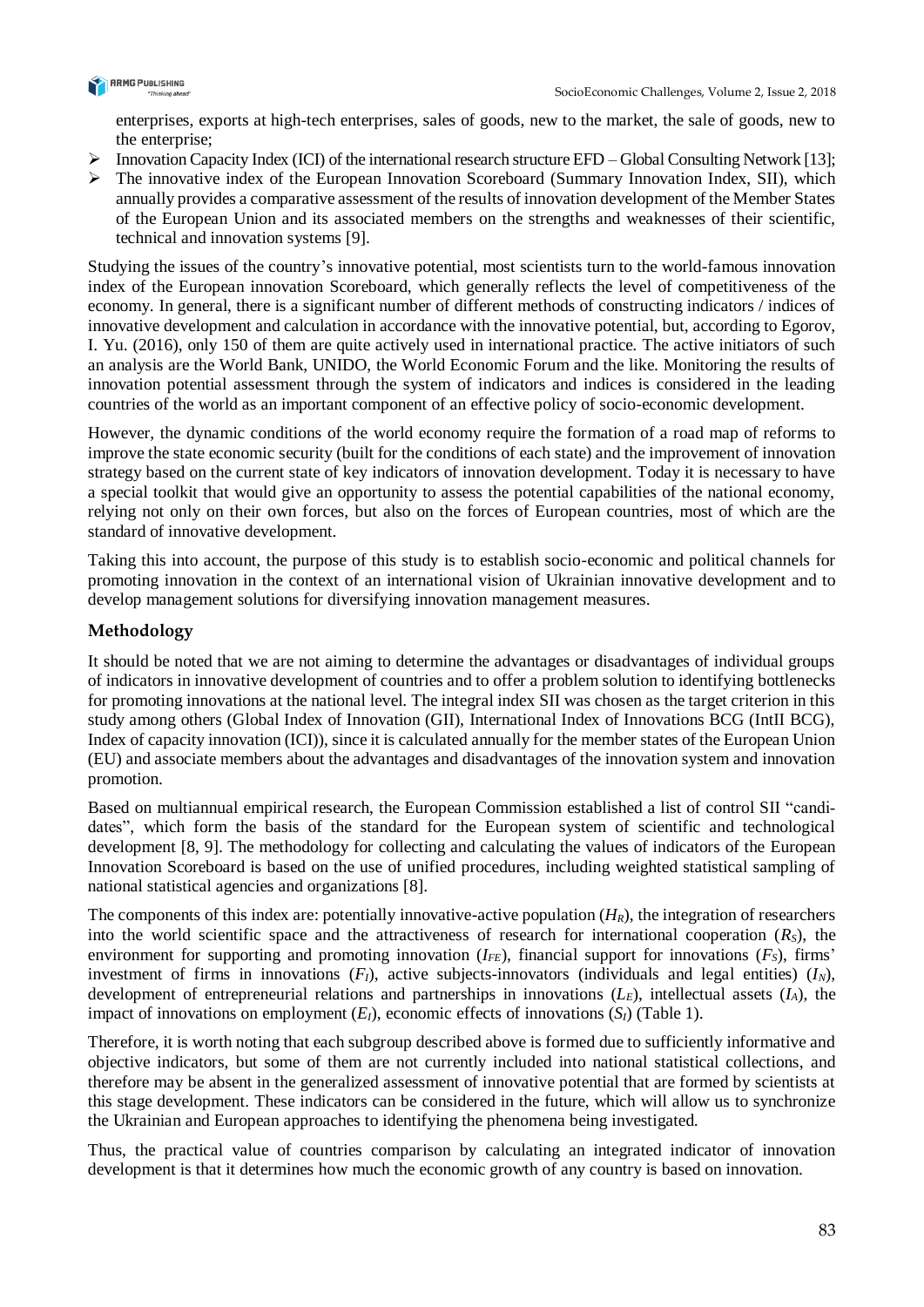

### Table 1. List of indicators of the European innovation Scoreboard and Ukraine (2010-2016)

| #      | Indicator                                                                                                                             | $2010*$                  | 2016*                    |
|--------|---------------------------------------------------------------------------------------------------------------------------------------|--------------------------|--------------------------|
|        | <b>SII</b>                                                                                                                            | 33,1                     | 28,9                     |
| 1.1    | $H_R$                                                                                                                                 | 66,1                     | 66,1                     |
| 1.1.1  | New graduates of doctoral and post-graduate studies at the age of 25-34 (per 1000<br>population)                                      | 61,5                     | 61,5                     |
| 1.1.2  | Percentage of population with completed higher education at the age of 30-34                                                          | $\qquad \qquad -$        | $\overline{\phantom{0}}$ |
| 1.1.3  | <b>Lifelong Learning</b>                                                                                                              |                          |                          |
| 1.2    | $\boldsymbol{R}_{S}$                                                                                                                  | 13,0                     | 14,9                     |
| 1.2.1  | International scientific publications, prepared jointly by representatives of science and<br>business sector (per million population) | 0,7                      | 5,6                      |
| 1.2.2  | Scientific publications, most cited in the world                                                                                      | 16,6                     | 17,8                     |
| 1.2.3  | Proportion of doctoral and post-graduate students from other countries                                                                | $\overline{\phantom{0}}$ | $\overline{\phantom{0}}$ |
| 1.3    | $I_{FE}$                                                                                                                              | $\qquad \qquad -$        | $\qquad \qquad -$        |
| 1.3.1  | Broadband penetration                                                                                                                 | $\qquad \qquad -$        | —                        |
| 1.3.2  | Oportunity-driven entrepreneuship                                                                                                     | $\qquad \qquad -$        | $\equiv$                 |
| 1.4    | $\boldsymbol{F}_{\boldsymbol{S}}$                                                                                                     | 23,9                     | 19,0                     |
| 1.4.1  | Expenditure on research and development in the public sector,% of GDP                                                                 | 41,2                     | 32,5                     |
| 1.4.2  | Venture Capital Expenses                                                                                                              | 2,1                      | 2,1                      |
| 1.5    | $F_I$                                                                                                                                 | 70,5                     | 46,8                     |
| 1.5.1  | Expenses for research and development in the business sector,% of GDP                                                                 | 38,3                     | 33,9                     |
| 1.5.2  | Expenditure on innovation, not related to research and development,% of turnover                                                      | 116,1                    | 66,1                     |
| 1.5.3  | Share of enterprises providing information and communication technologies                                                             | $\equiv$                 | $\overline{\phantom{0}}$ |
| 1.6    | $I_N$                                                                                                                                 | 17,1                     | 15,7                     |
| 1.6.1  | Small and medium-sized enterprises (SMEs) that implement product / process<br>innovation,% of total SMEs                              | 0,0                      | 0,0                      |
| 1.6.1  | Small and medium-sized enterprises that implement marketing / organizational<br>innovations,% of total SMEs                           | 0,0                      | 0,0                      |
| 1.6.3  | Small and medium-sized enterprises that implement their own innovative developments                                                   | 51,4                     | 47,3                     |
| 1.7    | $L_E$                                                                                                                                 | 5,7                      | 4,6                      |
| 1.7.1  | Innovative SMEs that collaborate with others,% of total SMEs                                                                          | 5,0                      | 3,0                      |
| 1.7.2  | Joint public-private publications                                                                                                     | 7,0                      | 6,8                      |
| 1.7.3  | Personal co-financing of public research expenditures                                                                                 |                          |                          |
| 1.8    | $I_A$                                                                                                                                 | 16,8                     | 23,6                     |
| 1.8.1  | International patenting under the PCT procedure (Patent Cooperation Treaty)                                                           | 27,7                     | 38,1                     |
| 1.8.2  | Trademarks (per billion GDP)                                                                                                          | 19,3                     | 17,3                     |
| 1.8.3  | Projects and design (per billion GDP)                                                                                                 | 0,1                      | 8,8                      |
| 1.9    | $E_I$                                                                                                                                 | 69,3                     | 77,9                     |
| 1.9.1  | Employment in knowledge-intensive sectors,% of the number employed in the economy                                                     | 82,1                     | 92,3                     |
| 1.9.2  | Employment in rapidly developing firms                                                                                                |                          |                          |
| 1.10   | $S_I$                                                                                                                                 | 47,0                     | 33,1                     |
| 1.10.1 | The share of medium- and high-tech products in the total volume of exports of goods                                                   | 56,8                     | 26,0                     |
| 1.10.2 | Export of knowledge-intensive sectors ,% of total export of services                                                                  | 63,1                     | 67,4                     |
| 1.10.3 | Sale of new innovations for the market / firms, as% of turnover                                                                       | 16,4                     | 1,6                      |

Note: Comparative assessment with respect to the values of the European Union in 2010.

To calculate the predicted values of the i-th indicators of the SII index, the Holt method is used, which is used to predict the time series, when there is a tendency to increase or fall in the values of the time series. It is also used for series, when data is not a complete cycle, and seasonality can not yet be identified (for example, for an incomplete year for the forecast by months).

The calculation of exponentially smoothed series is carried out according to equation (Plastovets P.):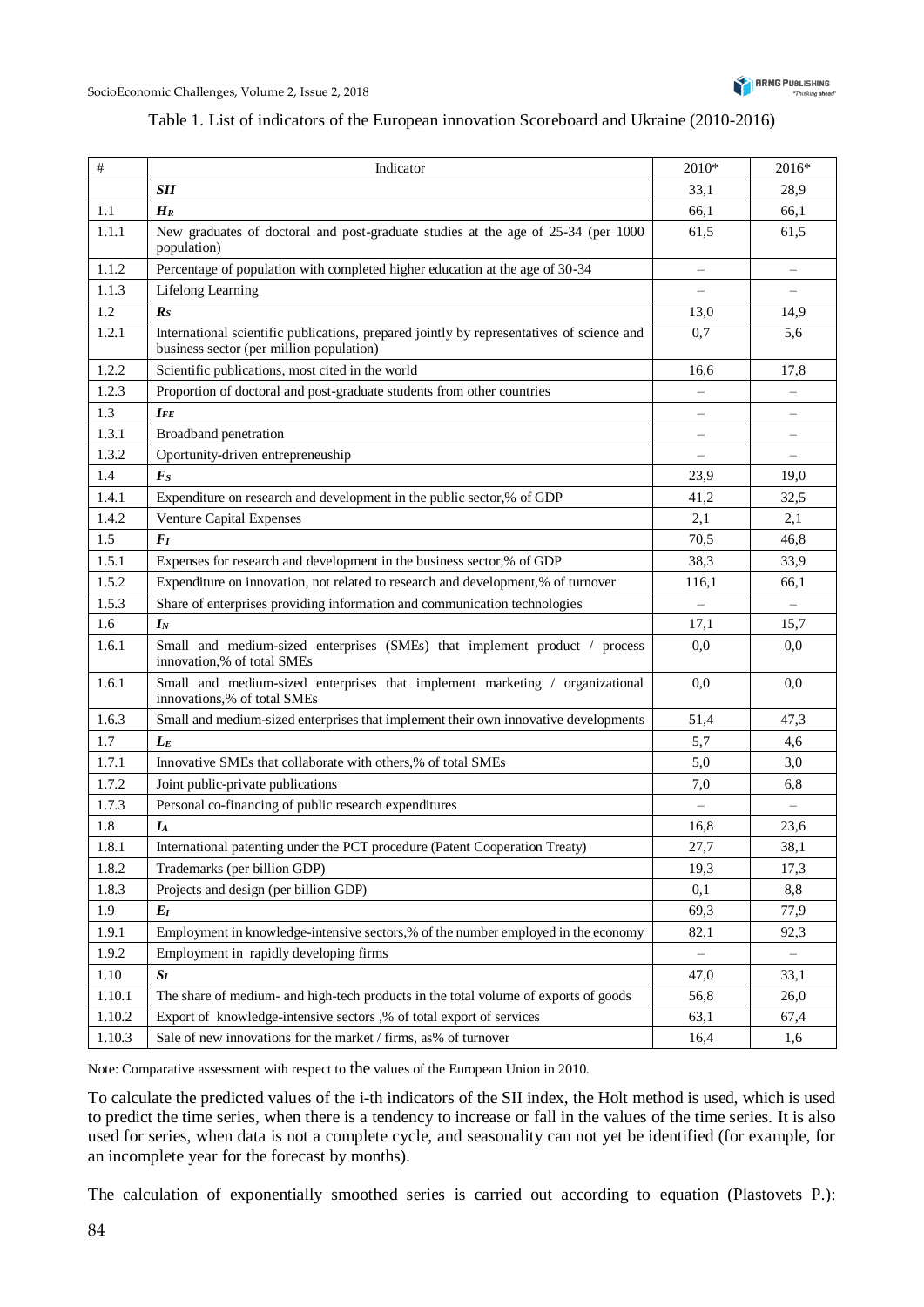

 $L_i = k \times Y_i + (1 - k) \times (L_{i-1} - T_{i-1})$ 

(1)

(2)

where  $L_t$  is the smoothed value for the current period; k is the coefficient of smoothing of the series;  $Y_t$  is current values of the indicator row;  $L_{t-1}$  is the smoothed value for the previous period;  $T_{t-1}$  is the trend value for the previous period.

The trend value is found by equation [29]:

$$
T_{t} = b \times (L_{t} - L_{t-1}) + (1 - b) \times T_{t-1}
$$

where  $T_t$  is the trend value for the current period; *b* is the coefficient of trend smoothing;  $L_t$  is the exponentially smoothed value for the current period;  $L_{t-1}$  is the exponentially smoothed value for the previous period;  $T_{t-1}$  is the trend value for the previous period. The trend value for the first period is  $0 (T_1 = 0)$ .

This allowed to build exponentially-smoothed rows of each of the indicators, determine the trends value and generate forecasts using the MS Excel package. The statistical base for this study was the retrospective data of the European innovation Scoreboard development for 2008-2016.

# **Results of research**

Comparative analysis of composite indicators for Ukraine and the EU indicates that Ukraine is classified as a "moderate innovator" by the European innovation Scoreboard. The status of individual indicators either worsens or is completely absent.

Based on the scientific approach to time series forecasting (using the Holt method), calculations were performed on the predicted values of the SII index components for Ukraine and the EU, and the effect of each indicator on it was analyzed. The results of forecasting the innovative potential indicators for Ukraine and the EU are given in Table 2.

| Indicator  |       | European Union |       | Ukraine |      |      |
|------------|-------|----------------|-------|---------|------|------|
|            | 2017  | 2018           | 2019  | 2017    | 2018 | 2019 |
| <b>SII</b> | 101,3 | 101,6          | 102,0 | 31,0    | 30,8 | 30,5 |
| $H_{R}$    | 123,1 | 125,0          | 126,9 | 66,1    | 66,1 | 66,1 |
| $R_S$      | 113.5 | 115,4          | 117,3 | 15,3    | 15,9 | 16,5 |
| $I_{FE}$   | 104,1 | 104,0          | 104,0 | —       |      |      |
| $F_S$      | 82,1  | 80,4           | 78,8  | 18,6    | 18,4 | 18,2 |
| $F_I$      | 116.5 | 119,4          | 122,4 | 75,6    | 76,1 | 76,5 |
| $I_N$      | 83,2  | 81,0           | 78,7  | 15,6    | 15,5 | 15,4 |
| $L_E$      | 95,9  | 95,9           | 96,0  | 4,3     | 4,1  | 4,0  |
| $I_A$      | 101,4 | 101,4          | 101,4 | 24,1    | 24,8 | 25,5 |
| $E_I$      | 100.7 | 100,7          | 100,6 | 79,0    | 79,9 | 80,8 |
| $S_I$      | 100,1 | 100,1          | 100,1 | 31,4    | 29,6 | 27,9 |

Table 2. Results of forecasting the innovative potential indicators for Ukraine and the EU

Calculations confirm that the investment and innovation components of the national economy are characterized by lower dynamics and low volumes relative to the real needs of economic growth.

The overall dynamics of the total innovation indicator, with a predominantly negative character, has not been sufficiently stable over the past few years. The human resources, intellectual assets and the impact on employment are an indispensable resource of Ukrainian innovative development. In our opinion, this fact confirms the hidden potential of Ukrainian innovative potential, which can be used to form a roadmap for reforms to enhance the state economic security.

Unfortunately, the analysis of sources allows to draw a conclusion about the absence (or very low level) of the motivation of innovation environment subjects in the part of realizing the modernization shifts aimed at increasing the efficiency of the national economy. The lack of such motivation is manifested in low innovation activity, weak technological modernization and rather slow modernization process. The interest of enterprises to obtain quality management system certificates, including the environmental ones (only 1630 and 55 enterprises, respectively) remains extremely low; to obtain certificates, including the right to apply ecolabeling (it has only 60 producers for 230 products, whereas they are used up to 25 thousand products in the EU countries) [29].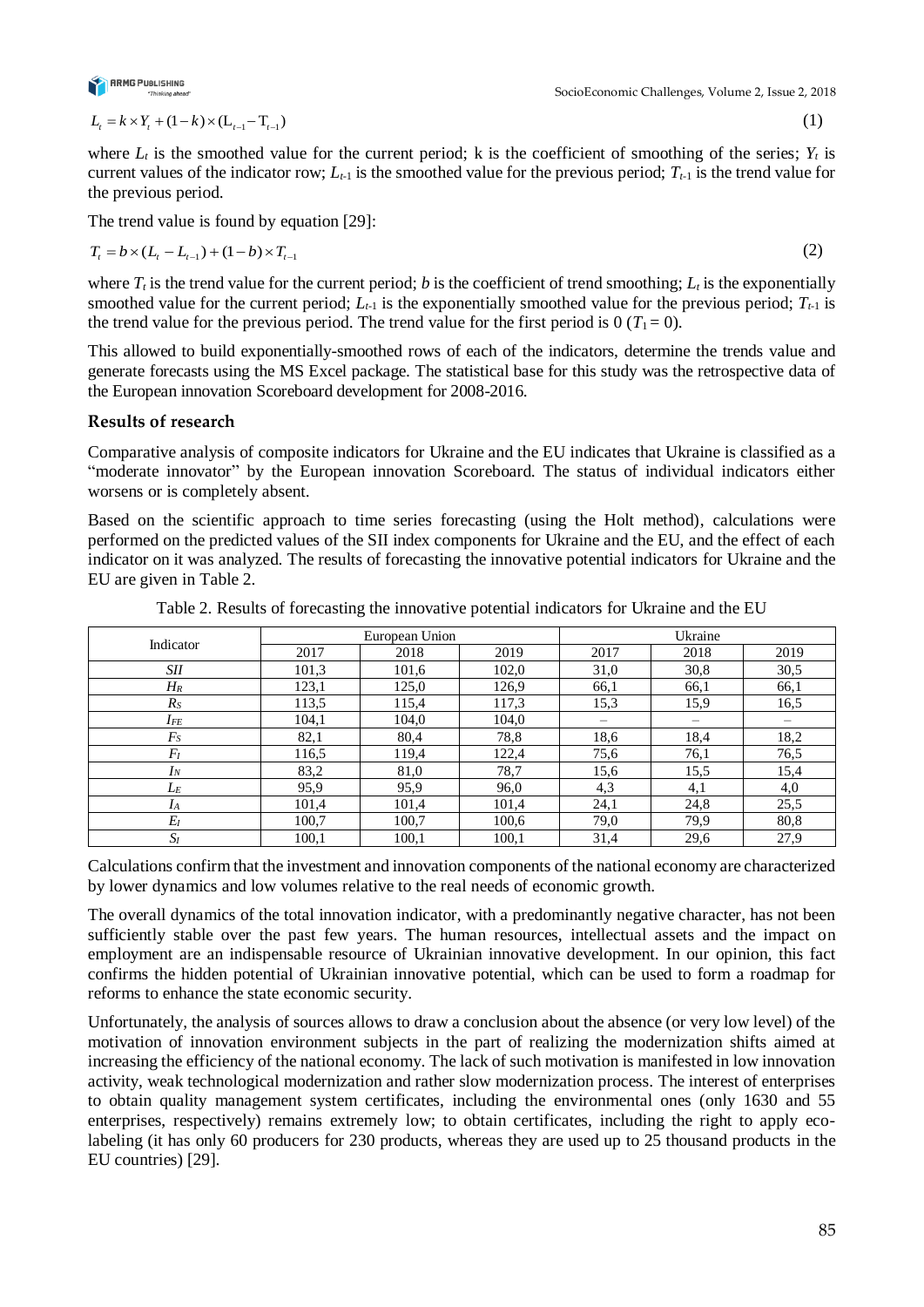





Source: authors' calculations.

#### **Figure 1. Forecasting SII by the Holt method**

For all indicators of the specified SII index, the regression equation was obtained in Table 3.

Table 3. Results of forecasting the innovative potential indicators of Ukraine and the EU

| Indicator | European Union          | Ukraine                 |
|-----------|-------------------------|-------------------------|
| $H_R$     | $y = 2,6587x + 97,689$  | $y = 0,0011x + 66,086$  |
| $R_S$     | $y = 1,6926x + 97,369$  | $y = 0.346x + 11.506$   |
| $I_{FE}$  | $y = 0,4392x + 99,348$  |                         |
| $F_S$     | $y = -1,8851x + 100,38$ | $y = -0,3946x + 22,11$  |
| $F_I$     | $y = 2,6087x + 90,508$  | $y = 0,7361x + 68,182$  |
| $I_N$     | $y = -2,4983x + 107,36$ | $y = -0.193x + 17.498$  |
| $L_E$     | $y = 0,1448x + 94,705$  | $y = -0,2356x + 6,5259$ |
| $I_A$     | $y = 0.0024x + 101.37$  | $y = 0.6539x + 17,767$  |
| $E_I$     | $y = 0.0548x + 100.99$  | $y = 1,285x + 66,36$    |
| $S_I$     | $y = 0.1231x + 98.531$  | $y = -1,8653x + 49,332$ |

In our opinion, in the future we will increase the unevenness of development in all spheres of innovation development that will affect the sensitivity of the national economy against the background of a critical narrowing of financial modernization of the state and increase the risks of changes in the country's development in the long term. In our opinion, the main causes of the crisis are the factors such as the dominance of low-tech industries, deformed branch structure, a significant integration of the most vulnerable segments of the global industrial market, poor use of the internal market potential to promote the sustainable development of the industry, the lack of effective state policy in the field of innovation quality of life.

According to Yu. Kindzerskyi (2013), the key problem in the system of structural and technological modernization is the correct choice of sectoral priorities, for the achievement of which human resources should be concentrated and state support should be provided (Karintseva, О. І., p. 362). But, unfortunately, political tension and all kinds of conflicts cause aggravation of socially-caused economic losses in the national economy system that is directly related to the loss of human resources.

According to the National Institute for Strategic Studies, at present, the direct foreign investments of the EU play an important role in the modernization of Ukrainian industry. Moreover, since 2014 the budget investment of industry has been stopped in Ukraine. The authors believe that the prospects for the modernization of Ukrainian industry largely depend on the ability to initiate joint projects with the EU in strategically important areas [29]. Overcoming crisis trends in the context of reforms implementation to improve economic security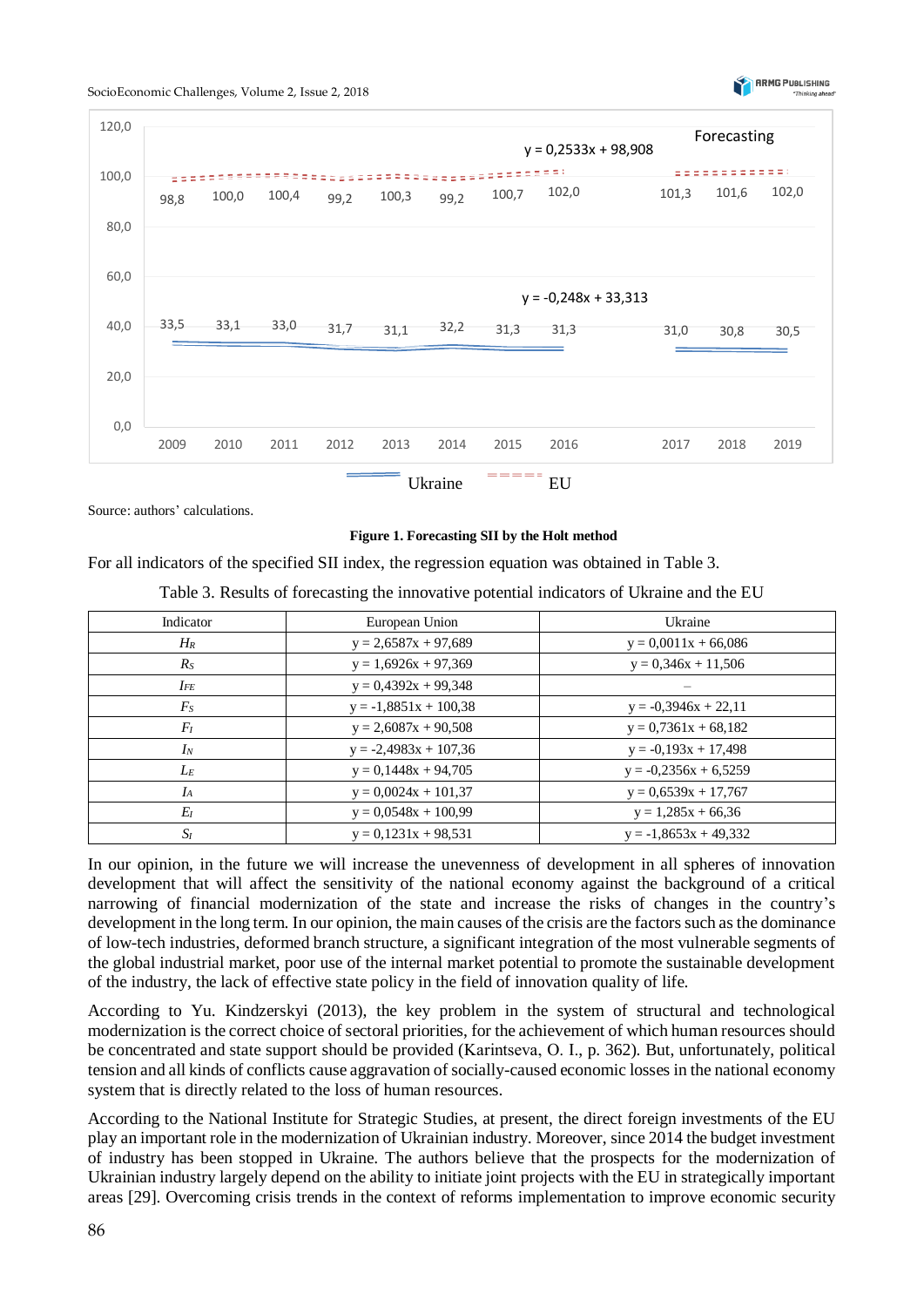

in Ukraine is possible on the basis not only of attracting foreign investment, but also of solving problems of ensuring innovative development in reliance on its own investment resources. A new view is needed on the management of investment resources aimed at innovative changes in the business environment, since the specifics of the funds allocation and their real use require a new organizational and economic tool, the transformation mechanisms and relations within a system in the sphere of building an innovative and friendly environment, and increasing the social responsibility of business.

The indicator of building an innovative and friendly environment in the national economy reflects innovative cooperation between stakeholders of innovative development, private co-financing and partnership in socially significant projects. In general, the elements of social partnership and the creation of an appropriate infrastructure play a significant role in creating favorable conditions for the development of the national economy. This low indicator represents a generalized result of the state of many socio-economic components and factors of society development, characterizes the level of mutual trust and constructive cooperation; the above will show not always favorable conditions for the economic development of economic relations subjects.

According to experts, the state of protection of industrial property in Ukraine is much worse than in other countries. The development of innovators in Ukraine is hampered mainly by the reasons for the low selfesteem of Ukrainian innovation activity and the low state of institutional support for scientific and technical achievements. In addition, the positioning of Ukrainian enterprises on the international market is limited, which indicates the fairness of the negative dynamics of the forecast. One of the reasons for this situation is the high cost of patenting innovative products and obtaining protection documents for industrial property, which, according to the Ukrainian Institute of Industrial Property, for a legal entity ranges from 3 to 35 thousand euros [29].

Thus, the conducted research is a considerable basis for the formation of socio-economic and political channels for promoting innovative changes with a view to management tools diversification. The right choice of channels that allow to ensure the targeted reaction of the economy to regulatory influences in the shortest possible time and with high efficiency is the key to the effective implementation of the road map of reforms to improve economic security in Ukraine.

Based on the analysis performed it is expedient to determine the channels that are conditioned by the level of the infrastructural and information environment for maintaining innovative activity in the country and that will allow stimulating innovative changes in the national economy of the country.

To define the list of relevant socio-economic and political channels, we propose a scientific approach based on a comparative combination of the following two parameters:

- 1) average weighted size of the gaps  $(GAP<sub>i</sub><sup>SII</sup>)$  between the projected values of each *i*-th indicator of the integral innovation development indicator SII calculated for Ukraine and the EU for each *t*-th year of the period of perspective planning (2017, 2018, 2019);
- 2) the difference ( $GAP_i^{tg_iEU tg_jUA}$ ) of slopes of straight linear functions of gaps reflects the forecast dynamics (for the period 2017-2019) in the values of each *i*-th indicator of *SII* index, calculated for Ukraine ( $t g_i^{U_A}$ ) and the EU ( $t g_i^{EU}$ ).

The results of the average gap between each [projection](http://context.reverso.net/%D0%BF%D0%B5%D1%80%D0%B5%D0%B2%D0%BE%D0%B4/%D0%B0%D0%BD%D0%B3%D0%BB%D0%B8%D0%B9%D1%81%D0%BA%D0%B8%D0%B9-%D1%80%D1%83%D1%81%D1%81%D0%BA%D0%B8%D0%B9/Projections) and the second indicator of the integral index of innovations development SII show the systemic nature of innovations changes in the global environment, which is confirmed by the general correlation of the trends of individual indicators.

Intellectual assets in Ukraine have high potential, which can give hope for productive reforms in the national economy. However, in recent times, there is a real threat to the loss of national intellectual capital as a result of educational emigration in Ukraine (Libanova, E. M., Hwesyk, M. А., 2014; 246-247). In the context of social transformation, the issues of preparation for the introduction of innovations characterized by a high level of cognition and the products of the "digital revolution" are becoming of paramount importance. Therefore, with the development of the sphere of intellectual property, the availability and active functioning of the institute of education, cooperation between universities and business is a necessity.

The employment impact indicator characterizes the state of the national economy. The sector activities of the national economy are closely linked to the "knowledge" factor and employment in the rapidly growing sectors. Miller L. notes that "... in the course of the second industrial revolution, science is not an occupation of the weird loners and turns into productive power, organically stipulating the design and technological cycles of production systems, although the leading (in terms of labor costs and costs) are the production processes of production. In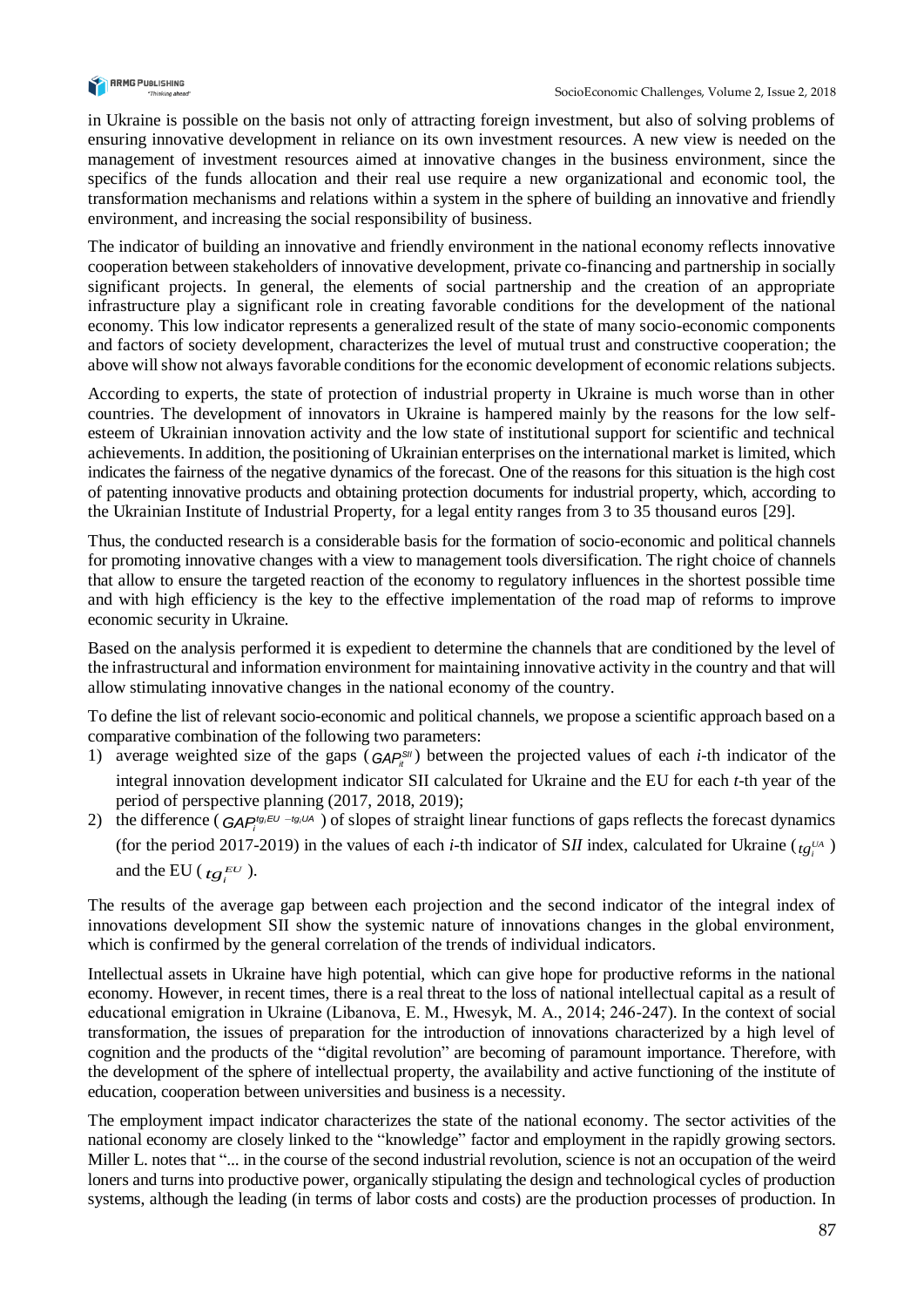the third industrial revolution, science, including design, becomes the dominant element of the overall cycle of product creation. At the same time, the impetus was given to the development of science, a colossal increase in the educational level of the population and the formation of automated bases of information processing (Melnyk, L. H., 2016).

The issue of conducting reforms in the field of innovation development has become one of the key topic of the World Economic Forum in Davos in 2016, in which it was proclaimed the beginning of the Fourth Industrial Revolution, which is expected to "blur the boundaries between physics, electronics and biotechnology, which will allow for innovative solutions" (Plastovets, P.). In Ukraine, according to statistics, it is necessary to increase jobs in the IT industry by 35-40%.

We propose a scientific approach to the interpretation of trigonometric coefficients based on their comparative combination, which allows us to compare different variants of the combination of tangents angles direct linear functions of the discontinuities and to provide a qualitative characteristic of the investigated phenomena.

|                 | $GAP_t^{\text{SII}}$ |        | EU     |           | <b>UA</b> |                                                          |           |
|-----------------|----------------------|--------|--------|-----------|-----------|----------------------------------------------------------|-----------|
| Indicator       | 2017                 | 2018   | 2019   | 2008-2016 | 2017-2019 | 2008-2016                                                | 2017-2019 |
| $H_R$           | 56,98                | 58,87  | 60,75  |           |           | $\cdots$                                                 |           |
| $R_{s}$         | 98,25                | 99,54  | 100,83 |           |           |                                                          |           |
| l <sub>FE</sub> | 104,07               | 104,04 | 104,01 |           |           |                                                          |           |
| $F_{s}$         | 63,43                | 61,98  | 60,53  |           |           |                                                          |           |
| $F_L$           | 40,81                | 43,35  | 45,90  |           |           |                                                          |           |
| $I_N$           | 67,66                | 65,51  | 63,36  |           |           | $\overline{\phantom{a}}$                                 |           |
| $L_{E}$         | 91,52                | 91,79  | 92,05  |           |           | ÷.                                                       |           |
| $I_A$           | 77,34                | 76,59  | 75,84  |           |           |                                                          |           |
| $E_I$           | 21,75                | 20,79  | 19,82  |           |           | $^{\tiny{\text{+}}\, \tiny{\text{+}}\, \tiny{\text{+}}}$ |           |
| $S_{I}$         | 68,73                | 70,47  | 72,21  |           |           | تقسم                                                     |           |
| SII             | 70,27                | 70,88  | 71,48  |           |           | ۰.                                                       |           |

Source: authors calculations.

#### **Figure 2. Results of the average weighted gaps between the forecasted values of** *SII* **indicators**

Table 4. Scientific approach to the identification of socio-economic and political channels of innovation promotion, depending on the combination of tangents angles direct linear functions of indicator discontinuities

| Variants of a combination of<br>tangents angles direct inclination<br>functions of linear fracture |          |                          | Interpretation of trigonometric coefficients based on their comparative combination |  |
|----------------------------------------------------------------------------------------------------|----------|--------------------------|-------------------------------------------------------------------------------------|--|
| $^{+}$                                                                                             | $^+$     | $+$                      | Indicators increase at the same time, but $I_b$ grows faster                        |  |
| $^{+}$                                                                                             | $^+$     |                          | Indicators increase at the same, but $I_v$ grows faster, than $I_b$                 |  |
| $^{+}$                                                                                             | $^{+}$   | $\Omega$                 | Indicators increase equally                                                         |  |
| $^{+}$                                                                                             |          | $+$                      | $Ib$ grows, $Iv$ decreases                                                          |  |
| $^{+}$                                                                                             | 0        | $+$                      | $I_b$ grows, $I_v$ is stable                                                        |  |
|                                                                                                    |          | $+$                      | Indicators decrease equally, $I_v$ faster                                           |  |
|                                                                                                    |          |                          | Indicators decrease equally, but $I_{\Pi}$ decreases slower                         |  |
|                                                                                                    |          | $\Omega$                 | Indicators decrease equally                                                         |  |
|                                                                                                    | $^{+}$   |                          | $Ib$ decreases, $Iv$ grows                                                          |  |
|                                                                                                    | $\Omega$ | $\overline{\phantom{0}}$ | $IE$ decreases, $Iv$ is stable                                                      |  |
| $\Omega$                                                                                           | $^{+}$   |                          | $I_v$ is stable, $I_v$ grows                                                        |  |
| $\Omega$                                                                                           |          | $+$                      | $Ib$ is stable, $Iv$ decreases                                                      |  |
| $\Omega$                                                                                           | $\Omega$ | $\theta$                 | All indicators are stable and balanced                                              |  |

Notes: "+" – positive value of the tangent of the angle of inclination of the linear trend of the indicator; "-" is the negative value of the tangent of the angle of inclination of the linear trend of the indicator; "0" – stable-balanced value of the tangent of the angle of inclination of the linear trend of the indicator;  $I_b$  — basic indicator value;  $I_v$  — comparative indicator value.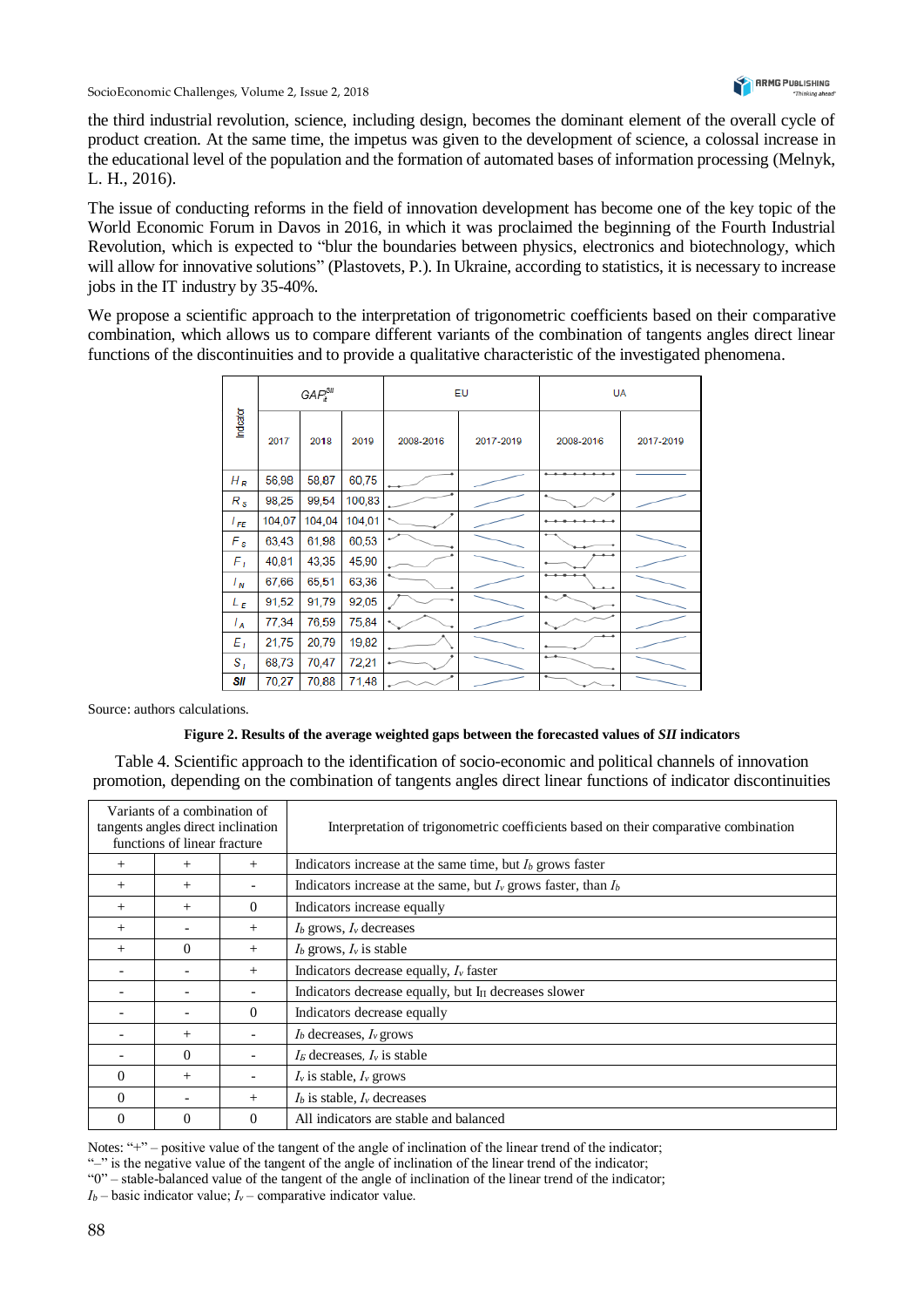

Based on the results of the weighted average size of the gap between the predicted values of the SII indicators, a trigonometric analysis of the dynamics of the forecast indicators for 2017-2019 was carried out, which allowed to interpret trigonometric coefficients of trends based on their comparative combination and to determine the difference between the tangents of the angles of the slope of linear linear functions of the discontinuities that reflect the dynamics of the predicted the values of each and the second indicator of the SII index (Figure 3).

| Indicator       | tg $_i^{\varepsilon u_i}$ | tg $_{i}^{\mathrm{U4}}$ | $GAP_i^{t\mathsf{g} EU_i-t\mathsf{g} U\mathsf{A}}$ | Interpretation of trigonometric coefficients based on their comparative combination<br>$(tg_i^{EU_i}, tg_i^{UA_i}, \text{ GAP}_i^{ueu_i-10UA})$ |  |
|-----------------|---------------------------|-------------------------|----------------------------------------------------|-------------------------------------------------------------------------------------------------------------------------------------------------|--|
| $H_R$           | 3,0023                    | 0,0011                  | 3,0012                                             | the growth trend in the EU and UA is the same, but in the EU more dynamic                                                                       |  |
| $R_{S}$         | 1,8929                    | 0,3685                  | 1,5244                                             | the growth trend in the EU and UA is the same, but in the EU more dynamic                                                                       |  |
| l FE            | 0,491                     | 0                       | 0,491                                              | growth trend in the EU, in UA is no trend                                                                                                       |  |
| $F_{S}$         | $-2,1121$                 | $-0,456$                | $-1,6561$                                          | slowing trend observed in the EU and the UA, but in UA the trend is slower                                                                      |  |
| $F_I$           | 2,8875                    | 0,8225                  | 2,065                                              | the growth trend in the EU and UA is the same, but in the EU more dynamic                                                                       |  |
| $l_N$           | $-2,801$                  | $-0,2168$               | $-2,5842$                                          | slowing trend observed in the EU, and in UA the dynamics of trend growth                                                                        |  |
| $L_{R}$         | 0,1706                    | 0,2669                  | $-0.0963$                                          | the growth trend in the EU and UA is the same, but in UA is faster                                                                              |  |
| $\mathcal{L}_A$ | 0,0026                    | 0,7295                  | $-0.7269$                                          | the growth trend in the EU and UA is the same, but in UA is faster                                                                              |  |
| $E_I$           | 0,0859                    | 1,4417                  | $-1,3558$                                          | the growth trend in the EU and UA is the same, but in UA is faster                                                                              |  |
| $S_I$           | 0.1309                    | $-2,0909$               | $-1.96$                                            | the growth trend in the EU, in UA downward trend in faster                                                                                      |  |
| SII             | 0,2828                    | $-0.2796$               | 0,0032                                             | the growth trend in the EU, UA a downward trend dynamics                                                                                        |  |

Source: author's calculations.

#### **Figure 3. Results of trigonometric analysis of the dynamics of forecast indicators for 2017-2019 years**

The economic effects of innovation are characterized by the export of high-tech and serene-technological products, as well as the export of high-level information services and the opening of new markets for innovative products. According to the European Statistical Agency, this indicator has significantly decreased in Ukraine and will maintain such a tendency, which can not but cause concern.

Libanova, E. M. and Hwesyk, M. А. (2014) note that "in 2009-2012 there is an increase in structural imbalances and internal shocks in industrial production", and then they argue that "from the end of 2011, the decline in production slowed down as a result of a certain stabilization of economic development and the restoration of external demand, which has been intensified by modern regressive sociopolitical processes ..."

| Indicator         | -SII<br>$GAP_i$ | $\overline{GAP_i}$<br>$\overline{GAP}^{\mathcal{A}\mathcal{P}}$ | $GAP_i^{t\mathbf{g}EU_i\text{-}t\mathbf{g}U4}$ | $\overline{GAP_i}$<br>$\qquad \qquad \bullet \qquad GAP_i^{teEU_i-teU4}$<br>$\overline{GAP}^{\mathcal{G}}$<br>2 |
|-------------------|-----------------|-----------------------------------------------------------------|------------------------------------------------|-----------------------------------------------------------------------------------------------------------------|
| $H_R$             | 58,87           | 0,831                                                           | 3,001                                          | 11                                                                                                              |
| $R_{s}$           | 99,54           | 404                                                             | 1,524                                          |                                                                                                                 |
| l FE.             | 104,04          | 468                                                             | 0,491                                          | 10<br>3                                                                                                         |
| $F_{\mathcal{S}}$ | 61,98           | 0,874                                                           | $-1,656$                                       |                                                                                                                 |
| $F_{I}$           | 43,35           | 0,612                                                           | 2,065                                          |                                                                                                                 |
| $^{\prime}$ N     | 65,51           | 0,924                                                           | 2458A                                          | 9<br>4                                                                                                          |
| L E               | 91,79           | 295                                                             | $-0,096$                                       |                                                                                                                 |
| $^I$ A            | 76,59           | 7004                                                            | $-0,727$                                       |                                                                                                                 |
| $E_I$             | 20,79           | 0,293                                                           | $-1,356$                                       | 8                                                                                                               |
| $S_{I}$           | 70,47           | 0,994                                                           | <b>XBSX</b>                                    |                                                                                                                 |
| SII               | 70,88           | $\pm$                                                           | Ŧ.                                             | 6                                                                                                               |

**Figure 4. Graphical representation of trigonometric analysis of the dynamics of forecast indicators for 2017-2019 years**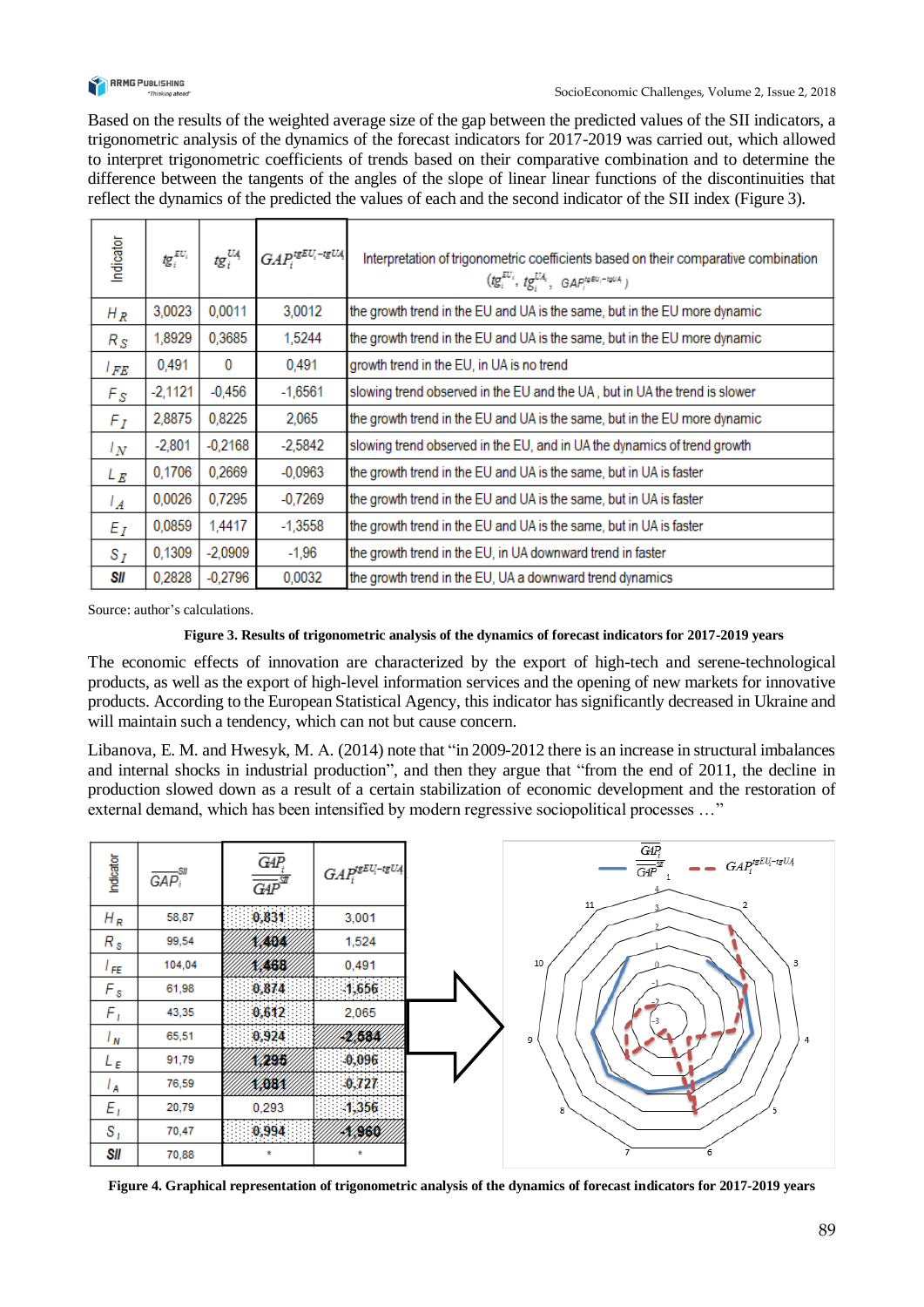SocioEconomic Challenges, Volume 2, Issue 2, 2018



For more complete disclosure of the scientific problem and for the practical application of the proposed approaches, we have formed a matrix of diversification of management activities depending on the priority of the impact on a particular channel. This will ensure the targeting of regulatory initiatives implemented through relevant channels, as well as the directing of financial resources in those areas where the reaction of the national economy to the impacts will be the fastest and most effective. The need for state intervention in the pretext of innovation development decreases with an increase in the number of priorities. The smaller the value of the established priority, the more prompt and decisive should be the managerial intervention in the process of promoting innovation changes on a separate channel.

| Combination of<br>zones |  | Priority | The content of activities depends on the priority of management influence                    |
|-------------------------|--|----------|----------------------------------------------------------------------------------------------|
| 6                       |  |          | preventive measures (supporting and controlling)                                             |
|                         |  |          | measures of stimulus aimed at reducing the risks that trigger the trend of falling indicator |
|                         |  |          | (depreciation tools, formation of buffer zones)                                              |
|                         |  | 2        | stabilization measures aimed at breaking the tendencies in a latent crisis                   |
|                         |  |          | measures of prolonged anti-crisis regulation (anti-stress instruments)                       |
|                         |  |          | measures of reactive anti-crisis regulation (radical instruments, shock therapy)             |

## Table 5. Diversification of managerial activities depending on priority

The calculations for Ukraine (Figures 2, 3) showed the absence of such socio-economic and political channels, under which the "throughput" ability is critically low (Priority No. 1 for immediate state intervention). *S<sub>I</sub>*, *I<sub>N</sub>*,  $L<sub>E</sub>$  and  $I<sub>A</sub>$  channels were the slowest in terms of stimulating modernization changes, that is, in order to develop the infrastructure and information environment within these channels, the state needs to make the most of its efforts (Priority No. 2).

The speed of the reaction of the national economy to regulatory influences through the  $F<sub>S</sub>$  channel is somewhat higher than the previous ones, that is, the improvement of the regulatory framework and mechanisms for financing innovation is extremely important today (priority number 3). Actual channels for promoting innovation in Ukraine are: *R<sup>S</sup>* and *IFE* channels, therefore, state bodies that carry out regulatory actions through these channels (priority number 4), can expect their performance to be quite high.

The fastest and the most effective in Ukraine today were the FI channel (investment of firms in innovation), *H<sup>R</sup>* channel (potentially innovative active population), EI-channel (influence of innovations on employment of the population). This is confirmed by the statistics for 2016: 97.2% of the total amount of costs for innovation ‒ is the own funds of enterprises-innovators. Therefore, it is precisely their actions, decisions made, projects being implemented by important drivers of the road map of reforms for increasing economic security in Ukraine.

# **Conclusions**

Thus, it is established that in Ukraine the weak tendency of the development of the integral index of innovation development of SII persists, while its individual indicators (intellectual assets, investment of firms in innovation, the impact of innovations on employment) are the driving forces of innovation the potential of the development of the national economy. Against the backdrop of rather negative trends in the development of the innovative potential of the Ukrainian economy, it can be argued that in the future the overall character of the components of innovation development will be preserved, but it is necessary to identify its driving forces and identify channels, the speed of response to regulatory influences in which can create more effective prerequisites for the implementation of innovation the potential.

We concluded that the analysis of forecast data on the development of innovation activity is completely inadequate for conducting productive reforms in order to increase economic security in Ukraine. It is important to search for approaches to synchronizing Ukrainian indicators of innovation potential and the European level for the proper identification of the phenomena under study. On the basis of the analysis of the comparative combination of parameters of predictive values of trend indicators of the integrated index of innovative development of SII, it is proposed to diversify management measures depending on the priority of their application in the channels for the promotion of innovation changes. The proposed approach is the basis for the formation of a roadmap for reforms in the field of innovation change in Ukraine.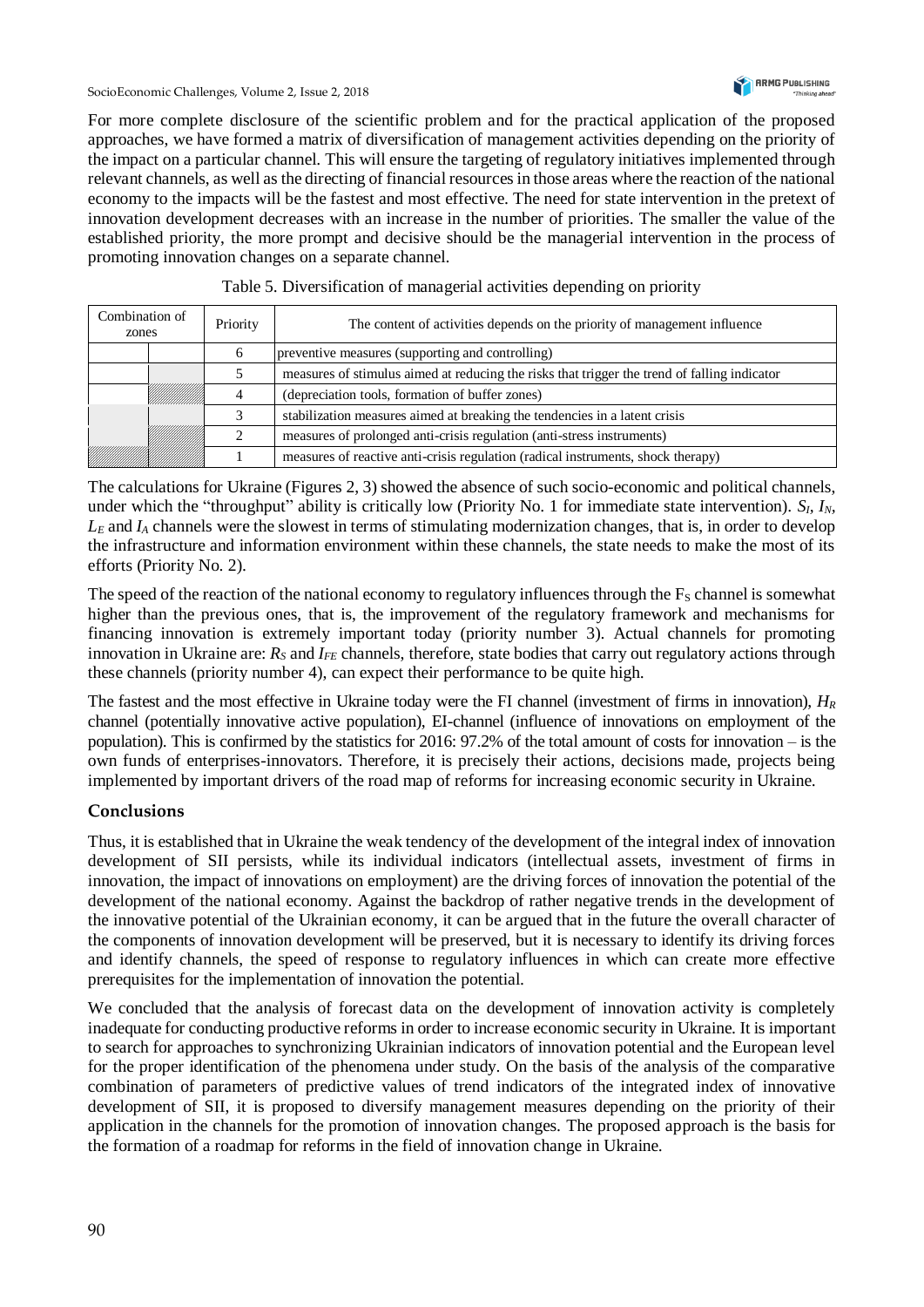

# **Acknowledgement**

This article is executed within the framework of research work financed from the general fund of the state budget:

- 1. "Modeling and forecasting the socio-economic-political road map of reforms in Ukraine for the transition to a sustainable growth model (state registration number: 0118U003569)".
- 2. "Improvement of the national system for counteracting the legalization of funds obtained in criminal way in the context of raising the financial and economic security of the state (state registration number: 0117U002251)".
- 3. "Development of the fundamental principles of the reproductive mechanism of socio-economic development during the Third Industrial Revolution (state registration number: 0118U003578)".

# **References**

- 1. Agamirzyan, I. Tret'ya promyshlennaya revolyutsiya: nachalo [The Third Industrial Revolution: The Beginning [Electronic resource]. Access mode: [https://www.slon.ru.](https://www.slon.ru/)
- 2. Alymov, O. M., Amosh, O. I., Lyashenko V. I. (ed.). (2014). *Pershyy etap modernizatsiyi ekonomiky Ukrayiny: dosvid ta problemy [The first stage of modernization of Ukrainian economy: experience and problems].* IEP NAN Ukrayiny KPU. – Zaporizhzhya: KPU, 798 p.
- 3. Bostron, N. (2016). *Superintelligence: Paths, Dangers, Strategies*. Oxford, UK: Oxford University Press, 390 p.
- 4. Chetvortaya revolyutsiya: Internet veshchey [The fourth revolution: Internet of things] [Electronic resource]. Access mode: http://www.ncca.ru/file?Files&141.
- 5. Directive of the European Parliament and of the Council (2017). Retrieved from http://eur-lex.europa.eu/legal-content/EN/TXT/?uri=CELEX:52016PC0767R%2801%29.
- 6. Economic Forum. Geneva, Switzerland 2008. Retrieved from [www.weforum.org.](http://www.weforum.org/)
- 7. Egorov, I. Yu. (2016). Innovatsiyne tablo EU ta vyznachennya mistsya u n'omu Ukrayiny [Innovative scoreboard of the EU and determination of the place in it of Ukraine]. *Visnyk Natsionalʹnoyi akademiyi nauk Ukrayiny [Bulletin of the National Academy of Sciences of Ukraine]*, 5, 87-91.
- 8. European innovation scoreboard 2006 comparative analysis of innovation performance. The EIS report and its Annexes, accompanying thematic papers and the indicators' database.
- 9. European innovation scoreboard 2017. Retrieved from http://ec.europa.eu/growth/industry/innovation/facts-figures/scoreboards\_en
- 10. Forecast by Holt's exponential smoothing method. Retrieved from: https://4analytics.ru/prognozirovanie/prognoz-po-metodu-eksponencialnogo-sglajivaniya-xolta.html.
- 11. Global Innovation Index 2009 10 [Electronic resource]. INSEAD 2010. Access mode: http://www.globalinnovationindex.org/gii/main/reports/index.cfm.
- 12. Heits, V. M. et al. (2015). Innovatsiyna Ukrayina 2020: Natsional'na Dopovid' *[Innovative Ukraine 2020: National Report]*. National Academy of Sciences of Ukraine, 336 p.
- 13. Innovation for Development Report 2011 [Electronic resource]. Access mode: http://www.innovationfordevelopmentreport.org/ici.html.
- 14. Innovatsiyna spromozhnist' ta tekhnolohichna hotovnist' ukrayins'koyi ekonomiky u mizhnarodnykh porivnyannyakh [Innovative Capacity and Technological Readiness of the Ukrainian Economy in International Comparisons] [Electronic Resource]. Ukrayins'kyy instytut naukovo-tekhnichnoyi i ekonomichnoyi informatsiyi [Ukrainian Institute of Scientific, Technical and Economic Information]. Available at: [http://www.uintei.kiev.ua/viewpage.php?page\\_id=432.](http://www.uintei.kiev.ua/viewpage.php?page_id=432)
- 15. Karintseva, О. І. Osnovni transformatsiyni pidkhody shchodo optymizatsiyi struktury ekonomiky // Materialy Mizhnarodnoyi naukovo-praktychnoyi konferentsiyi. [The main transformational approaches to optimizing the structure of the economy. Materials of the International Scientific and Practical Conference] Ukraine, Sumy, April 27-29, 2017. Available at: http://iscs.fem.sumdu.edu.ua/data/ISCS\_Materials\_2017.pdf.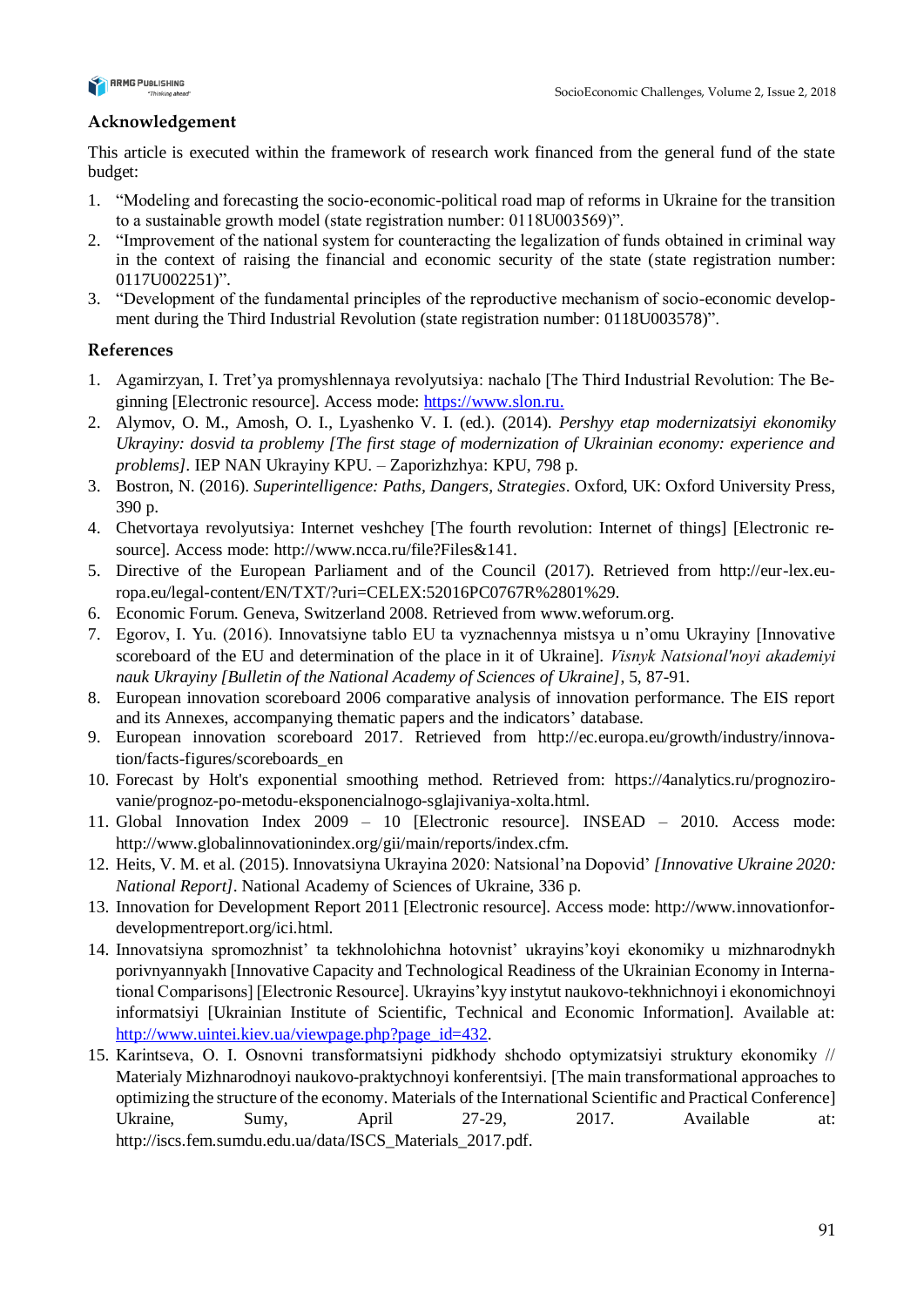- 16. Kasyanenko, V. O. (2013). Innovatsiynyy potentsial ekonomiky Ukrayiny: teoriya ta praktyka formuvannya, otsinyuvannya i vykorystannya: monohrafiya [*Innovative potential of the Ukrainian economy: theory and practice of formation, evaluation and use: monograph*]. Sumy: SSU, 602 p.
- 17. Kasyanenko, V. O., Vasilyeva, Т. А. (2013). Intehral'ne otsinyuvannya innovatsiynoho potentsialu natsional'noyi ekonomiky Ukrayiny: naukovo-metodychnyy pidkhid i praktychni rozrakhunky [Integral assessment of innovation potential of the national economy of Ukraine: scientific methodological approach and practical calculations]. *Aktual'ni problemy ekonomiky* [*Actual Problems of Economics*], 6, 50-59.
- 18. Kindzerskyi, Yu. V. (2013). Promyslovist' Ukrayiny: stratehiya i polityka strukturno-tekhnolohichnoyi modernizatsiyi: monohrafiya [*Ukrainian industry: strategy and policy of structural and technological modernization: monograph*] *National Academy of Sciences of Ukraine, Institute of Economics and Forecasting of NASU*. K., 536 p.
- 19. Lavars, N. (2013). Factory-in-a-Day Project Aims to Deploy Work-ready Robots Within 24 Hours. Robotics Dec. 9, 2013. Available at: newatlas.com.
- 20. Libanova, E. M., Hwesyk, M. А. (2014). Sotsial'no-ekonomichnyy potentsial staloho rozvytku Ukrayiny ta yiyi rehioniv: natsional'na dopovid' [*Socio-economic potential of sustainable development of Ukraine and its regions: national report]*. K.: DU IEPPS NAS of Ukraine, 776 p.
- 21. Margareta Drzenik Hanour, Thierry Geiger. The Ukrainian Competitiveness Report 2008. World. Economic Forum. Geneva, Switzerland 2008 [Electronic resource]. Access mode: www.weforum.org.
- 22. Melnyk, L. H. (2016). *Teoryya razvytyya system: monohrafyya [Theory of Systems Development: Monograph]*. Saarbrücken, Germany: Palmarium Academic Publishing, 528 p.
- 23. Michael, E. Porter and Scott Stern (2002). National Innovation Capacity, Chapter 2.2. In Porter, Sachs, Cornelius, McArthur and Schwab, *The Global Competitiveness Report 2001-2002*, New York, Oxford University Press, 2002.
- 24. OECD and Belgian Science Policy (2008). Internationalisation of R&D: trends, issues and implications for S&T policies: a review of the literature. *Background report for the forum of the Internationalisation of R&D*, Brussels, 29-30 March.
- 25. Official Ukrainian database [Internet]. Energy balance of Ukraine 2012–2014. Available from: http://www.ukrstat.gov.ua/.
- 26. Omes' Yu. Tret'ya promyshlennaya revolyutsiya i perspektivy Ukrainy (dlya «Khvilí») [The Third Industrial Revolution and Ukraine's Prospects (for Khvili)] [Electronic resource]. Access mode: [http://hvylya.net/analytics/economics/tretya-promyishlennaya-revolyutsiya-i-perspektivyi-ukrainyi.html.](http://hvylya.net/analytics/economics/tretya-promyishlennaya-revolyutsiya-i-perspektivyi-ukrainyi.html)
- 27. Panchenko, I. A. (2011). Finansuvannya naukovoyi diyalʹnosti yak neobkhidna umova innovatsiynoho rozvytku derzhavy [Financing scientific activity as a necessary condition for the innovation development of the state]. *Stalyy rozvytok ekonomiky [Sustainable Development of Economics]*, 1, 45-50.
- 28. Pererva, P. H. Naukovo-innovatsiynyy potentsial Ukrayiny ta suchasni problemy yoho vykorystannya [Scientific-innovative potential of Ukraine and the modern problems of its use] [Electronic resource]. Access mode: http:// www.nbuv.gov.ua/portal/natural/ vcpi /TPtEV/2011\_26/ statiya/Pererva.pdf.
- 29. Perspektyvy rozvytku naukovo-tekhnichnoho i vyrobnychoho spivrobitnytstva Ukrayiny z krayinamy EU. Analitychna zapyska [Prospects for the development of scientific-technical and industrial cooperation between Ukraine and the EU countries. Analytical note]. Natsional'nyy instytut stratehichnykh doslidzhen' [National Institute for Strategic Studies]. Access mode: [http://www.niss.gov.ua/articles/1807/.](http://www.niss.gov.ua/articles/1807/)
- 30. Plastovets, P. 10 standards of innovation. OPEN.journal. Retrieved from: http://open.kmbs.ua/ua/articles/finance/19600/10-ctandartiv-innovacij.
- 31. Rifkin, J. (2013). *The Third Industrial Revolution: How Lateral Power is Transforming Energy, The Economy, and The World*. New York: St. Martin's Griffin Publisher, 304 p.
- 32. Rifkin, J. (2014). *Tret'ya promyshlennaya revolyutsiya. Kak gorizontal'nyye vzaimodeystviya menyayut energetiku, ekonomiku i mir v tselom [The Third Industrial Revolution. How horizontal interactions change the energy, the economy and the world as a whole].* Moskva: Alpina Publisher, 410 p.
- 33. Schwab, K. (2016). *The Fourth Industrial Revolution*. The Financial Times Limited, 198 p.
- 34. Stan rozvytku nauky i tekhniky, rezul'taty naukovoyi, naukovo-tekhnichnoyi, innovatsiynoyi diyal'nosti, transferu tekhnolohiy za 2015 rik: analitychna dovidka [Status of development of science and technology,